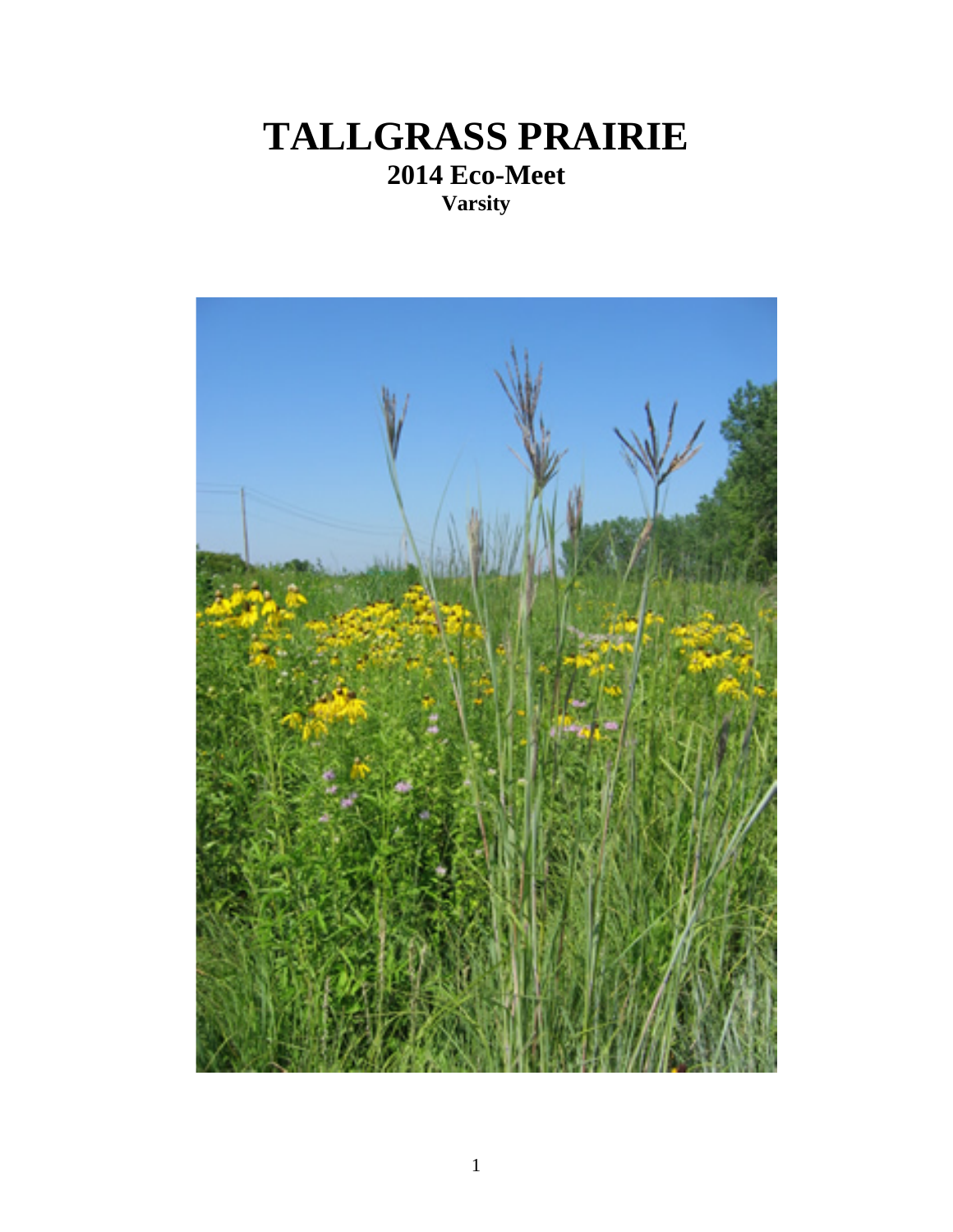### Illinois Prairie "The Prairie State"

Illinois is known as the Prairie State. For many people, the word "prairie" brings to mind visions of flat or slightly rolling farm land, dotted with houses and trees, and covered by neat rows of corn, wheat, and soybeans. The word "prairie" refers to a vegetation type that covered much of North America for thousands of years. Very little of that prairie remains today. The majority of the prairie in Illinois was referred to as tallgrass prairie.

### **History**

The word "prairie" dates back to Latin (pratum), which meant "meadow", presumably a treeless, grassy tract where livestock graze. The French explorers, in the late 1600's, used the term, "prairie" when describing the terrain. Having encountered only forests in Eastern North America, the explorers were not prepared for the vast grasslands and plains that extended to the Rocky Mountains. The prairie was often referred to as a "sea of grass" because the tall grasses resembled waves on the ocean.

"This prairie land, far richer than anything known in Europe or in the previously explored portions of North America, obviously could support prosperous populations. 'No better soil can be found, either for corn, for vines, or for any other fruit whatever,' said Louis Jolliet after his discovery expedition in 1671. To him the region appeared 'to be the most beautiful and most easily settled.' Here a man could provide his own food and clothing, and ground could be plowed the day of arrival, without laboring ten years to cut down and burn trees. Father Marquette's journal of their explorations said, 'we have seen nothing like this river (the Illinois) that we enter, as regards its fertility of soil, its prairies and woods.' The great promise of Illinois also impressed French explorer La Salle in 1680 and the generations that followed." Howard, Robert. Illinois A History of the Prairie State. Grand Rapids: Williams B. Eerdmans, 1972,1.

The prairies covered 61 per cent or 21.6 million acres of land in what is present day Illinois. All but nine of the present counties contained some portion of prairie. Illinois land, however, was not all grassland. Strips of forest bisected the grassland and formed multiple prairies. Dense stands of trees, mostly hardwoods, grew along the waterways, projected fingerlike into the open spaces, and at times encircled a sizable area.

Large numbers of trees growing along the rivers hid most of the view of the prairie from explorers traveling by water. The periodic overflow of the rivers created very fertile alluvial plains and rich breeding ground for swarms of malaria carrying mosquitoes. "The housefly did not exist in the wilderness, but hordes of stock flies swarmed from the woods and attacked the animals until they bled. Because of these insects, pioneer farmers often found it impossible to work in the heat of the day. Gnats and other insects pestered man and tormented animals. A traveler, in 1842, reported that 'in the middle of these large prairies is a perfect solitude, without a living thing, except such as one would rather want than have, greenhead flies in thousands, snakes basking on the dusty track and myriads of grasshoppers, some of them as large as the little finger darting through the air like arrows and sometimes coming full tilt against the face." Ibid. 6.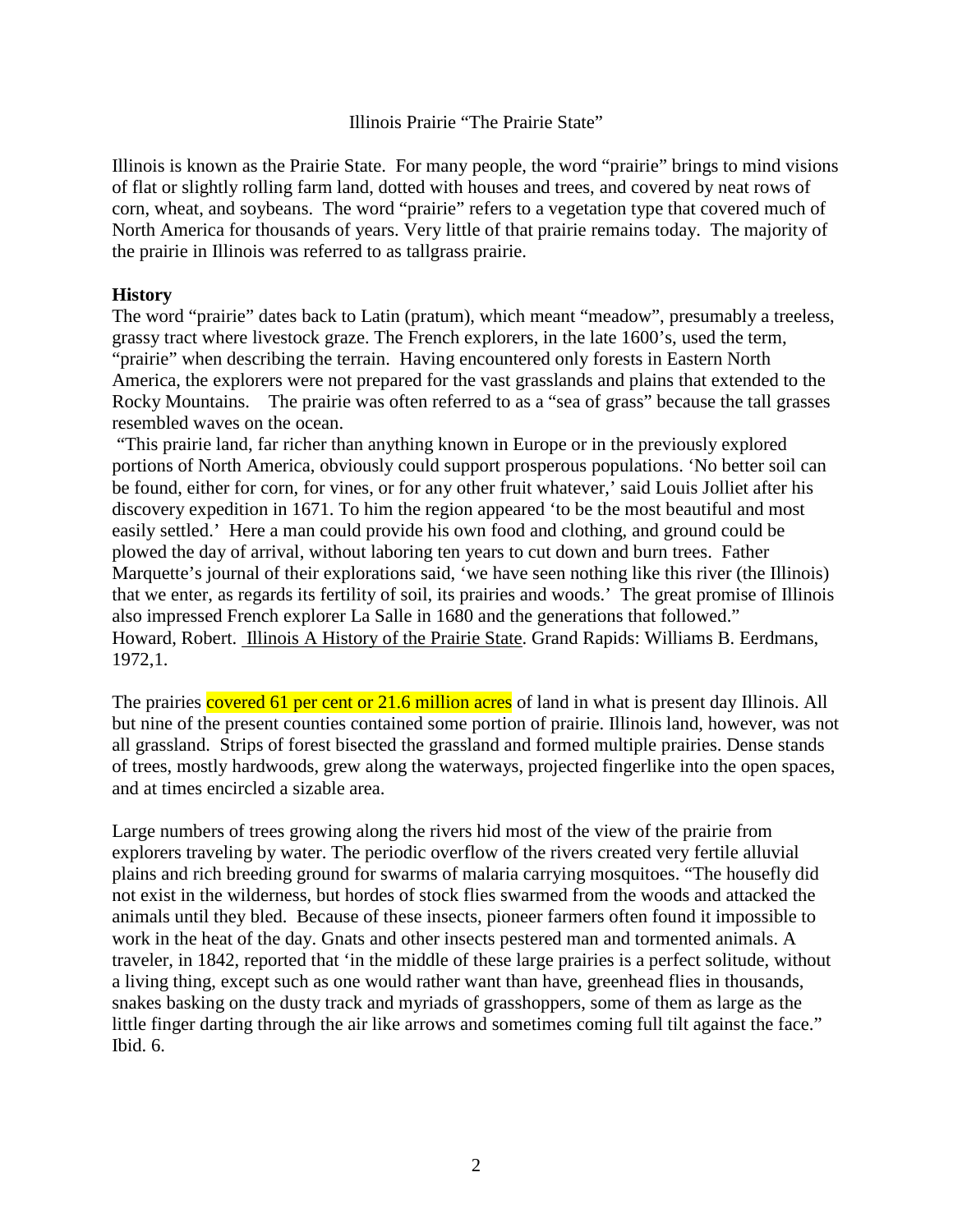A first wave of settlers out of Ohio and Kentucky moved into the far southern wooded portion of what would become Illinois shortly after the Louisiana Purchase (1803). By 1820 much of the southern part of the state was settled and pioneers were moving up onto the prairies. The initial settlement of prairie areas in Illinois took place between 1820 and 1840. Settlement during that time progressed from the south toward the north. At first settlers chose sites in the prairie groves because they offered building materials and shelter. As settlement progressed and the fertility of prairie soils became known farmers learned to farm the adjacent prairie.

Until the late 1830's, breaking prairie sod was a laborious and difficult job. Settlers used giant breaking plows that were up to 14 feet long. It took as many as seven teams of oxen to pull the plow to cut through the thick prairie sod. Besides the thickness and toughness of the sod, prairie soils stuck to the plowshares. Plowing was difficult as the farmers frequently had to stop to scrape off the soil from the blade. These difficulties slowed the plowing of the prairies until the development of the self-cleaning moldboard plow. The first such plows were made of polished steel. Building on the ideas of others, John Deer designed a self-cleaning steel plow and began selling it in 1837. As years progressed and the design of plows improved, the plowing of prairies accelerated. In addition, the coming of railroads increased markets and brought new settlers.

One hundred and eighty-six prairies were named and located in Illinois in an 1857 guide for settlers. By 1900, most of the prairies had been converted to agriculture or urban uses. By 1976, 39 of Illinois' 102 counties had no high-quality prairie remaining and of those counties with high-quality prairie, 28 contained five or less acres. **Illinois prairies currently cover about 6,100** acres. Only 0.01 percent of the state's original prairie acreage, about 2,350 acres, is considered high quality. The remaining prairie lands have been disturbed in some manner. All prairie parcels in Illinois tend to be small. Eighty-three percent of the existing Illinois prairies are smaller than ten acres in size, and of these prairies, 30 percent are less than one acre.

### **Fire**

Throughout history, fires helped maintain the ecosystem of the tallgrass prairie. Lighteningsparked fires occurred naturally, and Native Americans burned areas of prairie to make hunting easier. The herds of buffalo would return to eat the tender young shoots of prairie grasses that grew after a fire. As pioneers settled the area, farming tamed the prairie and Native Americans were forcibly relocated. As a result, fire frequencies diminished greatly.

Fire in a prairie is very beneficial. It kills tree saplings that may begin a forest takeover. It clears dead plant matter, blackens the ground enabling it to absorb heat and breaks open seed coats, all of which foster prairie seedling germination. Finally, fire destroys plant species that are not fire resistant and invasive species that threaten the native or desirable plants.

A common question, then, is how can prairie plants survive the fires? A prairie plant's lifegiving bud is located beneath the ground. It is insulated from the fire and can resprout shortly after the fire.

Fire in woodlands is helpful as well, for many of the same reasons. The key to understanding beneficial fires is control. Any out-of-control or unintended fire may have some beneficial consequences, but these fires are dangerous and are certainly not to be condoned. A fire is not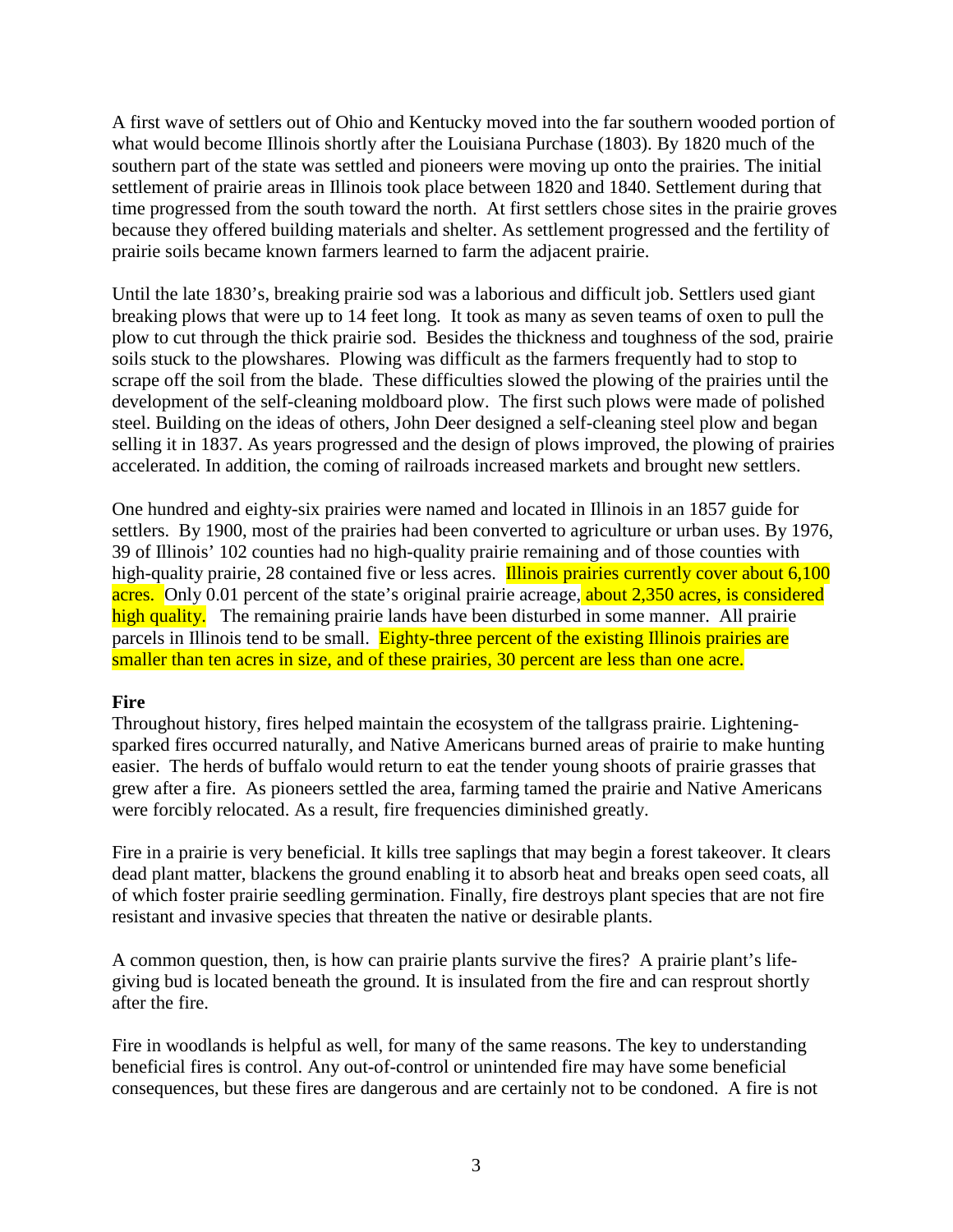considered beneficial, either, if it burns so that that all organic matter in the soil is consumed. This organic material is beneficial to the soil and vegetation. The purpose of a burn is not to combust all plant matter.

What about the greenhouse gases that are given off during a prairie burn? While it is true that greenhouse gases are given off, the thick and lush prairie regrowth that occurs recaptures many of the gasses given off. Therefore, a burn contributes little, if any, overall poundage of greenhouse gases to the environment.

Over 850 plant species are indigenous to the prairies of Illinois. Prairies are made of a mixture of grasses and forbs. Grasses have narrow leaves. Grasses are the dominant plant type in the prairie. Some of the indigenous plant species are grasses that grow up to 10-15 feet tall, thus giving the Illinois prairie the name "tallgrass prairie." The roots of these plants can grow 15-20 feet deep. Forbs are plants with broad leaves like wildflowers. To compete with grasses, some forbs send their roots further into the soil than the grasses so that they may reach water and nutrients that the grasses cannot. Forbs such as spiderwort, rosinweed and goldenrod make up a large part of the tallgrass prairie. Animals such as butterflies, bees, dragonflies, rabbits and deer also call the prairie their home. This unique ecosystem is a hotbed of biodiversity. To maintain the beauty inherent in each species, we must preserve the habitat as a whole.

### **Human and Cultural Diversity**

With the diversity of the prairie ecosystems comes a diversity of residents. The Native Americans were among the first known inhabitants of the prairie. Their ecosystem served as a source of food and materials and, in short, a way of life for their cultures. When white settlers moved to the prairie, the situation changed dramatically. The settlers brought a new way of life, a new system of agriculture and new values. Their arrival began a new, highly destructive chapter in prairie history.

### **Invasive Species**

A serious problem facing tallgrass prairies and other natural areas is that of invasive species. Invasive species out- compete other species and therefore cause the biodiversity of an ecosystem to decline. Introduced invasive species are species that have been introduced either intentionally or unintentionally into new areas where they out compete native species. Examples of introduced invasive species that have caused environmental chaos are garlic mustard and purple loosestrife. Some native species become invasive when a major change that favors them takes place in their ecosystem. Examples of this category of invasive species in Illinois are cowbirds, which are favored by the increase in edge habitat created by agriculture and urbanization, and sugar maples, which are favored by the suppression of wildfires in woodlands.

### **Prairie Interdependence**

A healthy prairie ecosystem is a wonderful example of interdependence functioning at its best. The plants have adapted to the harsh climate. The animals have adapted to the plants. As a whole, the prairie functions as a single living entity – ecosystem - composed of many parts. When a part is removed, many other parts run into problems. One good example of this is the fritillary butterfly. This butterfly is highly dependent upon the birdsfoot violet as a food for the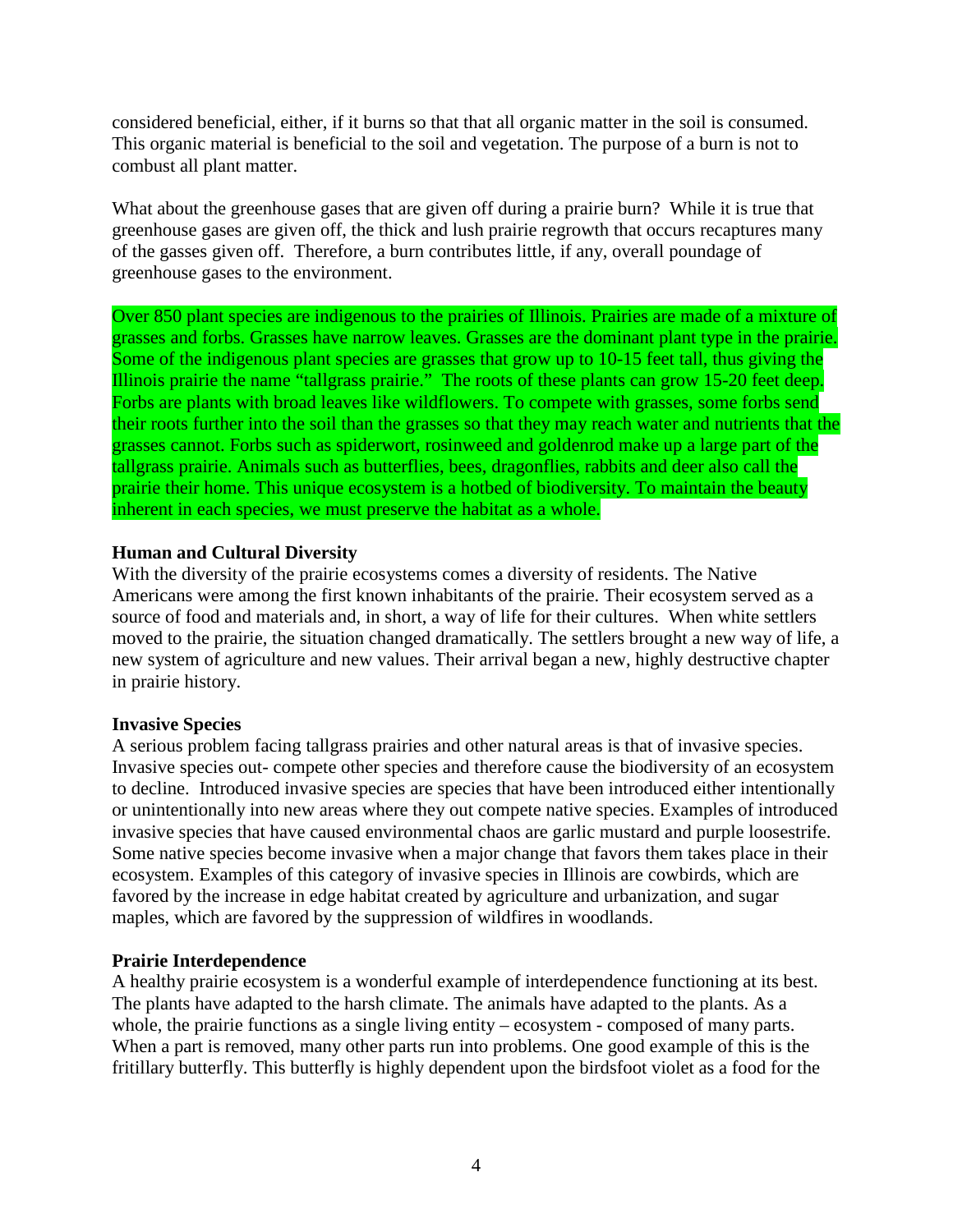caterpillar. Habitat destruction has nearly wiped out the birdsfoot violet. As a result the regal fritillary is now an endangered species.



With only .01% of native Illinois prairie remaining, the original genetic variety of the lush grassland is greatly decreased. With fewer species, or a decrease in biodiversity, the chain reaction scenario detailed earlier comes into play, and the ecosystem is at risk. Biodiversity and interdependence go hand in hand, and the health of the ecosystem relies on them both.

### **Land Use**

The prairies of Illinois built some of the richest soils in the world. The soils created by decaying plant matter supported hundreds of species of plants and animals per acre. Today these soils are feeding the world through agricultural practices that benefit from the historical ability of prairies to build soil. Unfortunately our current agricultural practices put these same precious soils under great strain. Most agricultural systems are monocultures that put tremendous strains on the soil and are highly affected by weeds and pests. Added chemical insecticides, herbicides and fertilizers have for the most part taken the "living tissue" of the soil and converted it to a sterile growth medium. Our prairie soils are no longer valued for their fertility; rather they are prized for their ability to release nitrogen that is applied via tractor.

### **Sustainability**

Sustainability is the ultimate key to the survival of an ecosystem and the global system as a whole. As a species, we must do what we can to strengthen the ecosystems upon which we so heavily rely and to promote the sustainability upon which everything depends. The prairie of Illinois is a good example of a self-sustaining ecosystem. Prairie plants are uniquely adapted to Illinois' specific climatic conditions. The roots grow as deep as 15 feet into the ground, creating efficient paths for water to flow into the groundwater where it will not evaporate. The plants are flexible enough to bend with the wind yet strong enough to grow up to 10 feet tall. The plants have unique ways of protecting themselves from desiccation, and the roots thrive during fires. This allows the prairie to return for a new season. Microorganisms, fungi, insects, birds and mammals that frequent prairies are also adapted to survive the climate of Illinois and use the plants for food, shelter and water. This ecosystem is not only sustainable; it actually builds soil each year.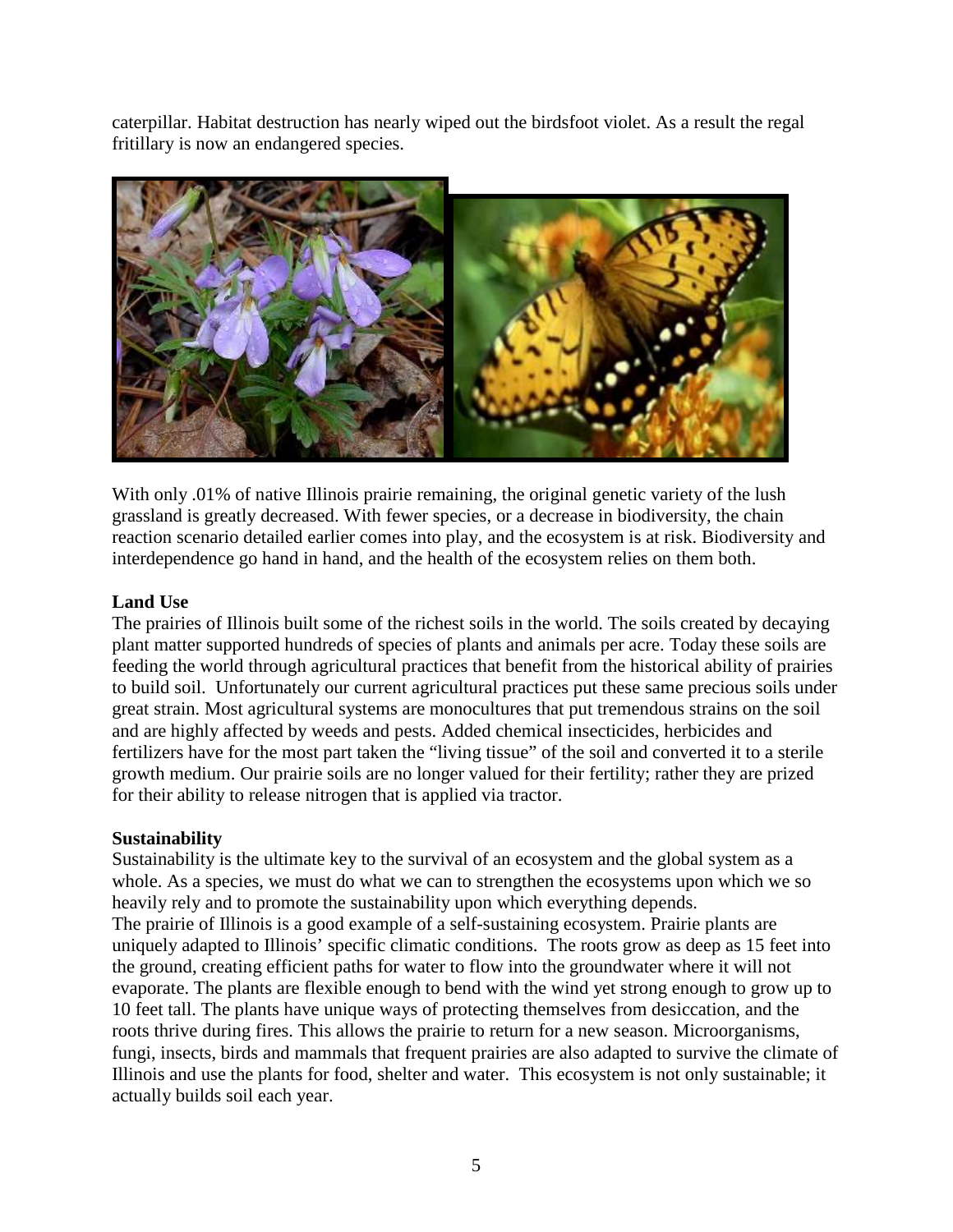### **Restoration Improves Stability**

Several reasons exist for restoration toward sustainability. One reason is for aesthetics. A healthy ecosystem is a thing of beauty. A second reason is for human benefit. Much of our food, fiber and medicine comes from or is patterned upon natural materials. To eliminate species is to take away opportunities for future discoveries. In fact our very existence as a species relies upon sustainability. An unsustainable world will not provide the means of existence for those that follow us. Human survival is threatened by a breakdown in ecosystems. A third reason is the human connection. By physically working in ecosystems to improve their sustainable qualities, humans develop a connection to the systems that goes beyond the actual work. Stewardship, or the management and monitoring of resources, is a means of developing a closer relationship to the land from which we come. Finally, and perhaps most important, improving sustainability factors directly benefits the ecosystems and species. Balance between human needs and ecosystem sustainability is essential.

### Prairie Grasses

Prairies are classified as wet, mesic or dry. Wet prairies have much water present in the soil. Mesic prairies have a medium amount of water during the year. Dry prairies have very little water during the year.

Big Blue Stem: This grass grows to a height of 8' or more. It begins growing in late April and flowers in late summer. The seed head of its flower branches into three parts, looking something like a "turkeys foot." Big bluestem grows in the mesic prairie. This grass is also the Illinois State Prairie grass.

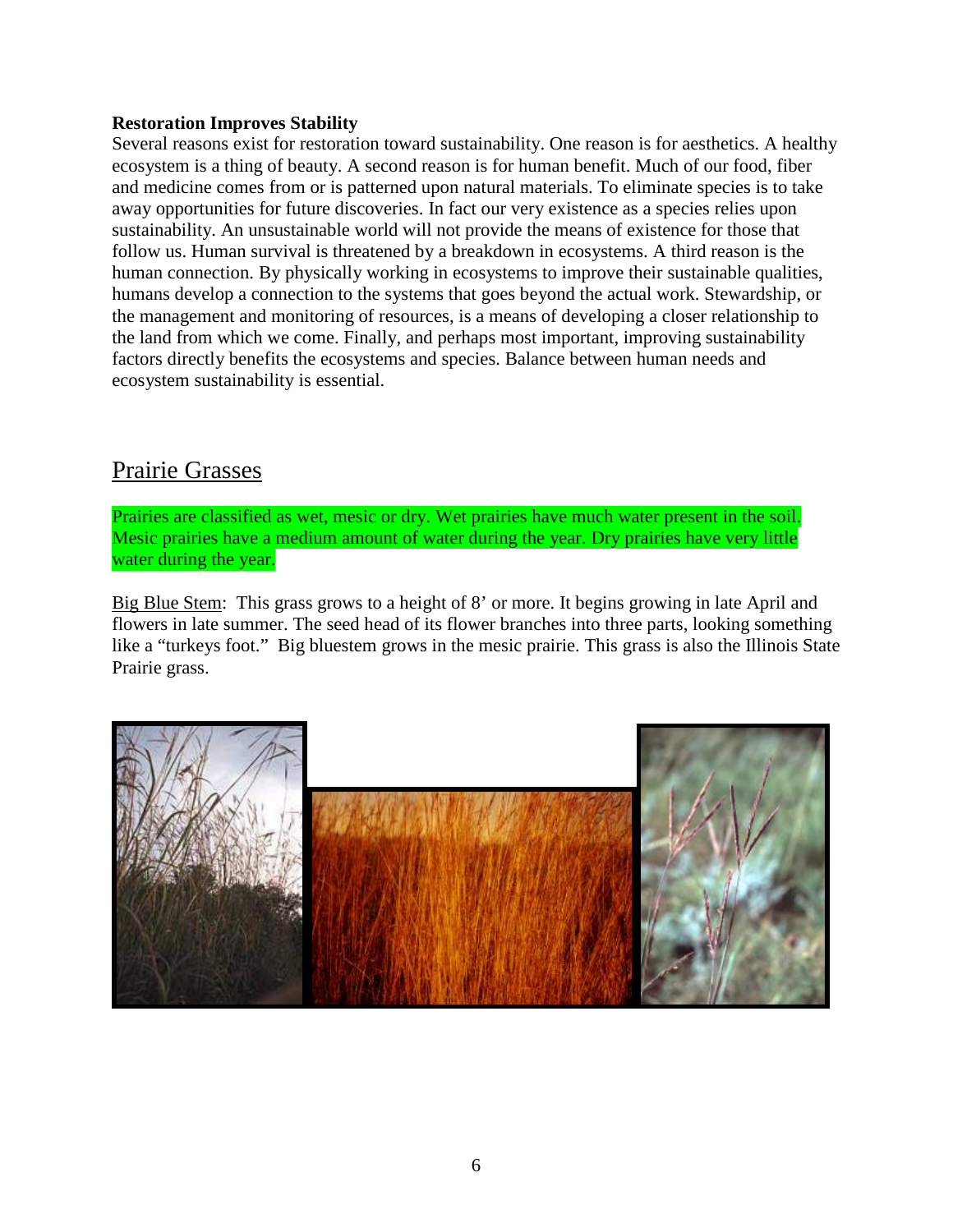Side-Oats Grama: This  $1 - 3$  feet tall grass flowers during the summer. Its small (1/4") "oat like" seeds line up on one side of its stem. Side-oats grama grows in the dry prairie.



Indian Grass: This 4 – 8 feet tall grass begins growing about the first of May and flowers during late July and August. It can be identified by the presence of a claw like structure where the leaf blade attaches to the stem. Indian grass g rows in dry and mesic prairies.



Switch Grass: This 3-6 feet tall grass is identified by a prominent nest of hair where the leaf blade attaches to the stem. Switch grass grows in the mesic prairie.

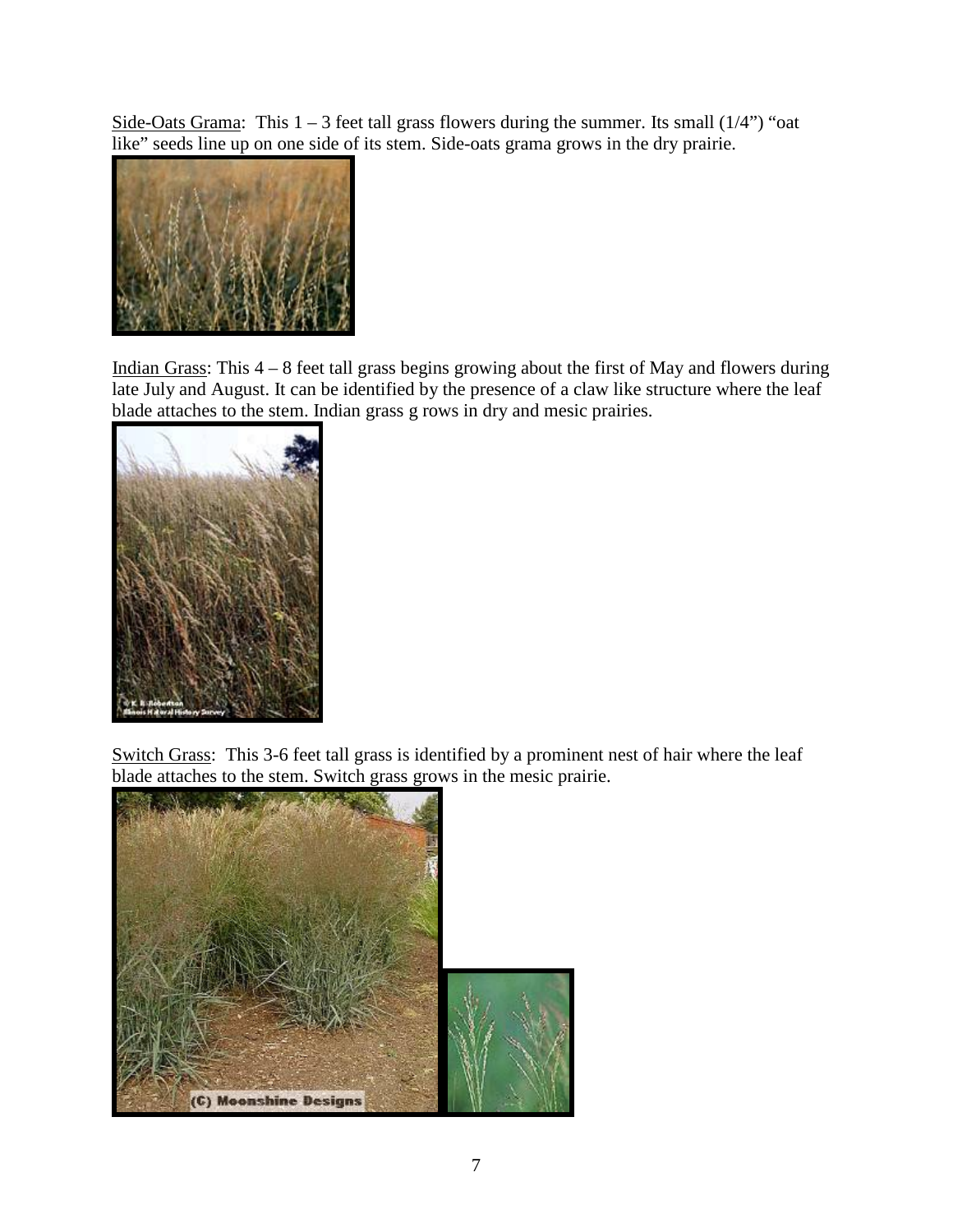Little Bluestem: This grass grows to be  $2 - 4$  feet tall; it grows from May until the first frost in fall. During spring and summer, the bottom shoots of little bluestem are bluish but by fall, they are a beautiful mixture of rust and gold. Its flowers are "feathery" covered with short, white hairs which bloom mid Aug.-mid Sept. Little Bluestem grows well in moist soil in bottomland.



### Prairie Forbs

New England Aster: 1- 4 feet tall. This forb blooms August – October in mesic prairie. Its large, violet to red-purple flowers have yellow centers. Leaves are heart shaped at the base, clasp the stem and are rough to the touch.



Butterfly Weed: 1-2 feet tall. Warm season flower blooms late June to August in dry to mesic prairie. It is part of the milkweed family. Flowers are orange colored in a broad umbel. It has alternate leaves and does not exude white latex like most milkweeds.

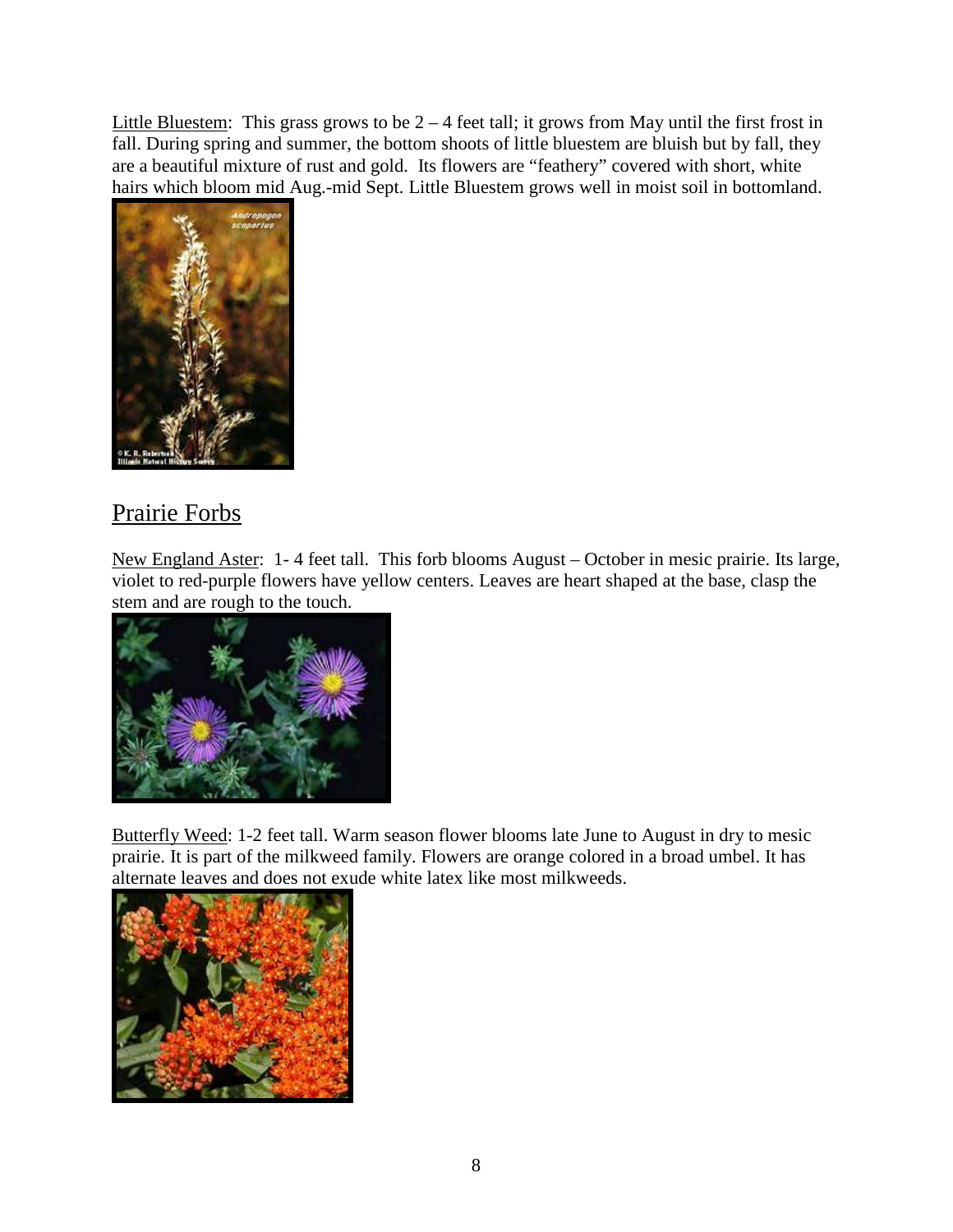Pale Purple Coneflower: 2 – 3 feet tall. Blooms late June to early July in dry and mesic prairies. It is one of the most beautiful of the prairie forbs. The blossom is pinkish. After blooming the petals fall off and the seed head turns dark.



Rattlesnake Master: 3 – 4 feet tall. Blooms in early July to August in mesic prairie. Flowers are thistle like, white spherical heads. Leaves are stiff, bayonet-shaped with teeth along the edges and look similar to a yucca leaf.



Black-eyed Susans:  $1 - 3$  feet tall, blooms July – August and is generally a biennial plant. Flowers have  $10 - 20$  showy yellow rays and a brown domed disk center. Lower leaves are oblong, toothed and hairy or rough. Upper leaves are oblong, lanceolate and alternate.

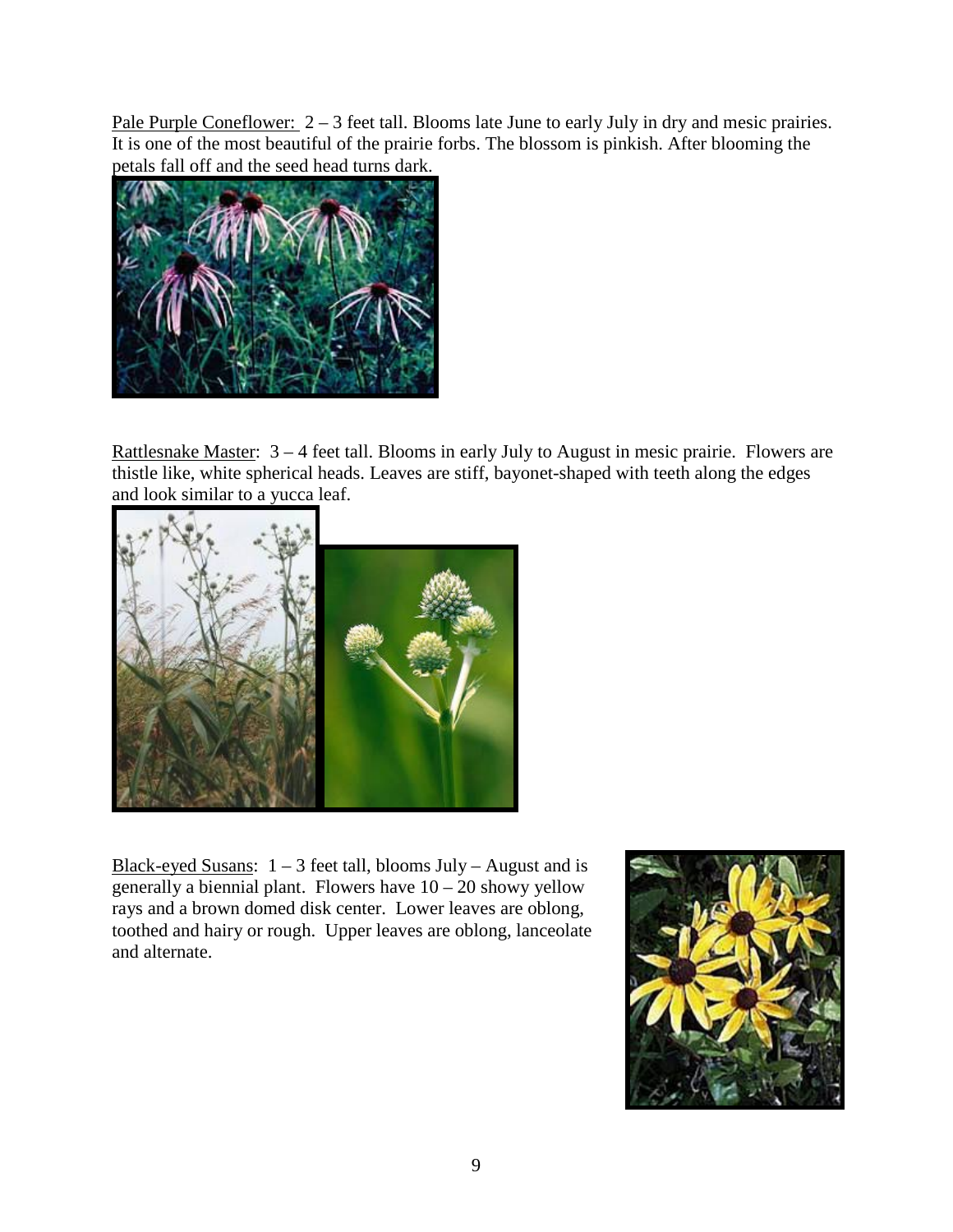Stiff or Rigid Goldenrod:  $2 - 4$  feet tall and blooms in late August – October. Flowers look like miniature yellow asters arranged flat across the top. Leaves are stiff and rough, alternate on the stem.



Compass Plant: 4 – 8 feet tall and blooms late June – August. Yellow flower heads are at the tips of the branches. Heads have yellow rays and disk. The leaves are large, deeply cleft, and rough. Usually the leaves grow in the north and south directions. It has a woody taproot. It was an important plant to the diet of bison.

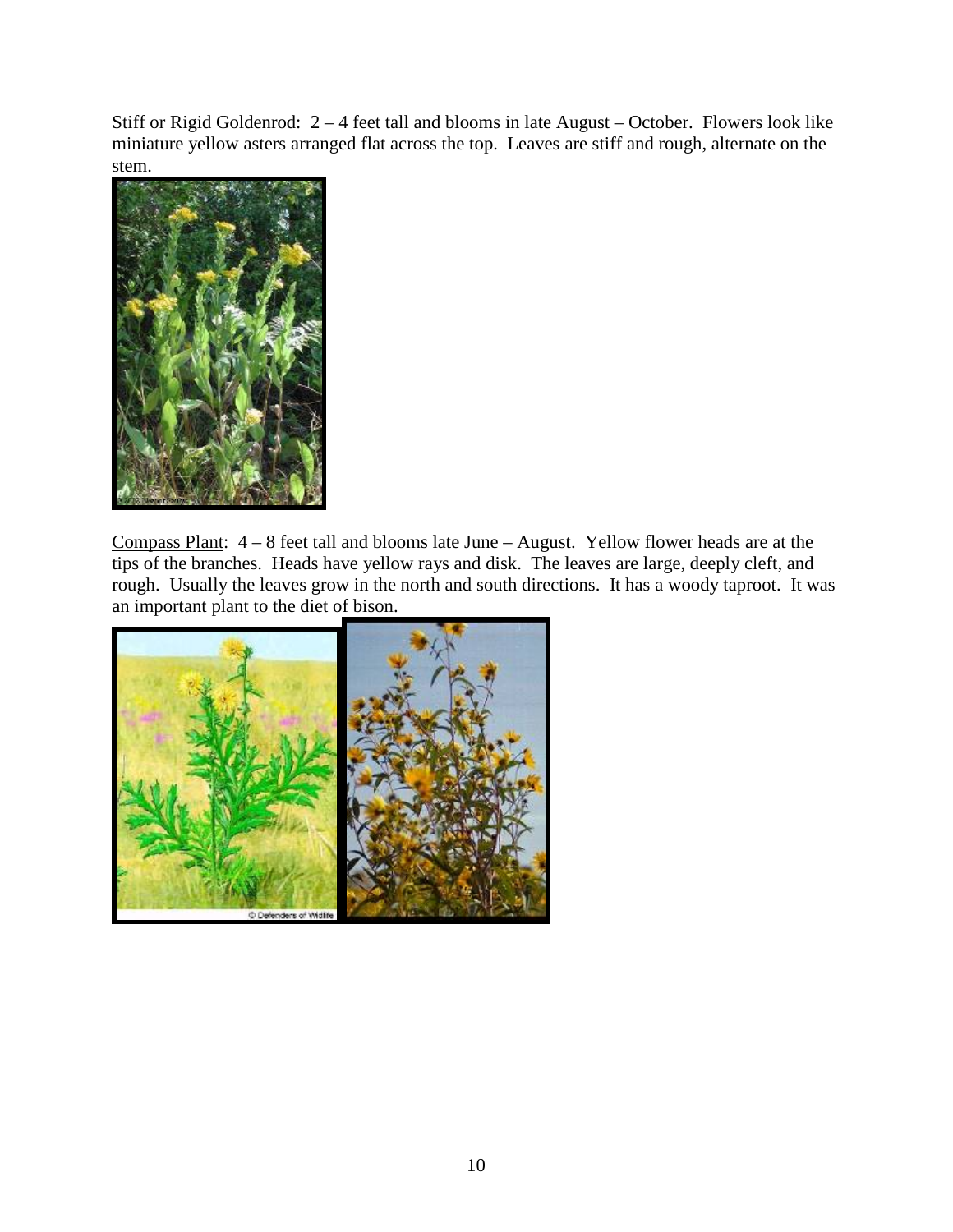Prairie Dock: 5 – 7 feet tall and blooms July – September. Flowering stems are smooth with yellow heads. Each head has a center disk with  $12 - 20$  rays. Leaves are rough like sandpaper at the base of the plant and are arrow shaped. Prairie Dock forms a gum or rosin substance, which the early settlers chewed, as gum.



### Prairie Insects

American Bumblebee *Bombus pennsylvanicus*



**Description** 7/8" (2 cm). Large, furry bee, banded with black and yellow; thorax and segments 1-3 of abdomen yellow; black behind wings. Wings smoky. Queens larger than workers.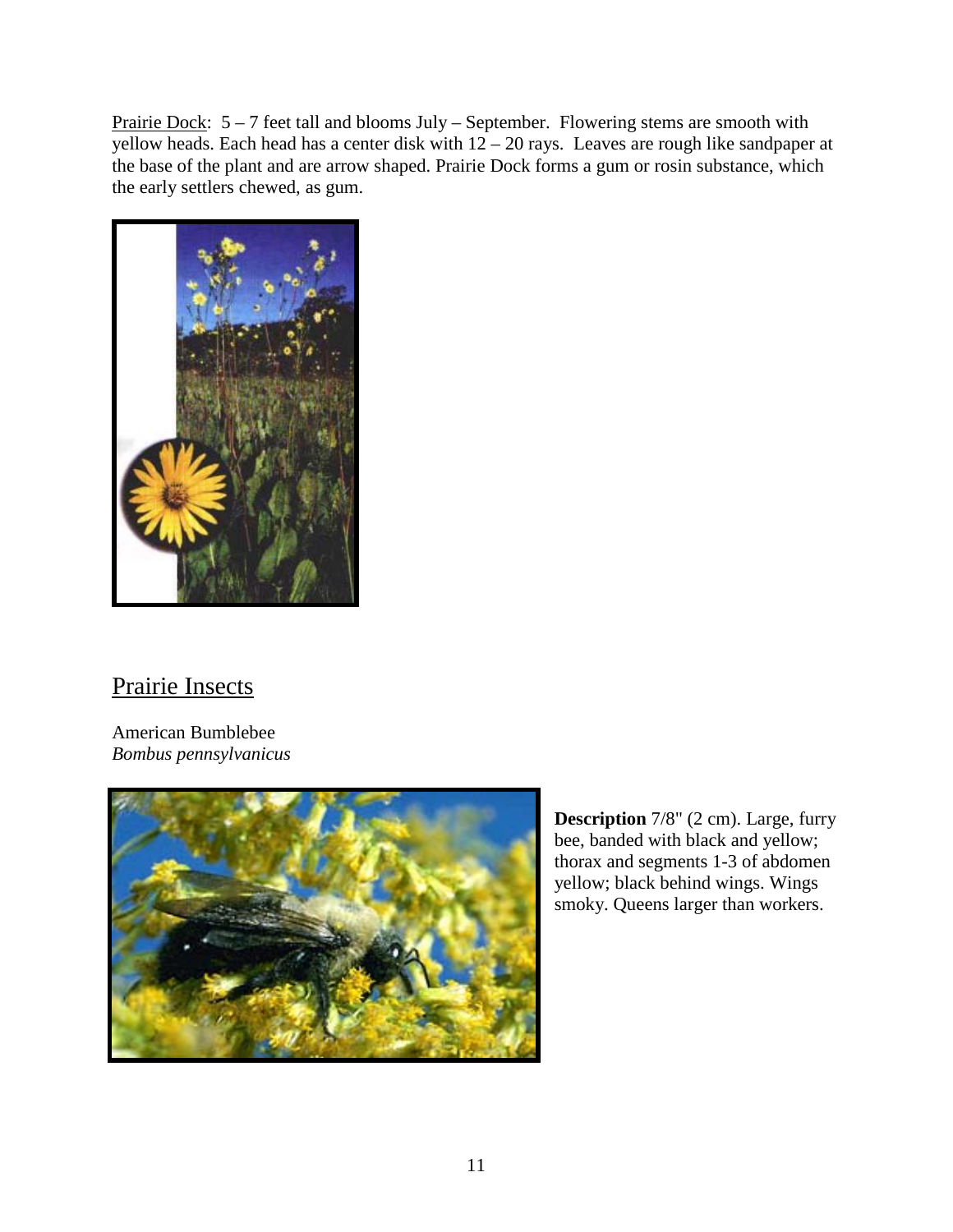Field Cricket *Gryllus pennsylvanicus*

**Food:** Plant materials outdoors, including seeds and seedlings of wild and crop plants, small fruits, and when available, dying and dead insects.

**Sound:** Common song is a series of triple chirps. Courtship song is a continuous trill at a pitch near the upper limits of audibility for the human ear.



Life Cycle: Female inserts eggs singly deep into the soil. Eggs overwinter in the North, where all unmatured nymphs and adults die of the frost. In the South nymphs and adults may overwinter and produce 3 generations a year.



Praying Mantis *Mantis religiosa* European Mantid

**Food:** Diurnal insects, including caterpillars, flies, butterflies, bees, and some moths.

**Life Cycle:** Eggs overwinter in flat mass attached to exposed twigs above snow. They hatch almost simultaneously in late spring. Nymphs are dispersed by wind or eat one another. Survivors are solitary. One generation matures in late summer or early autumn.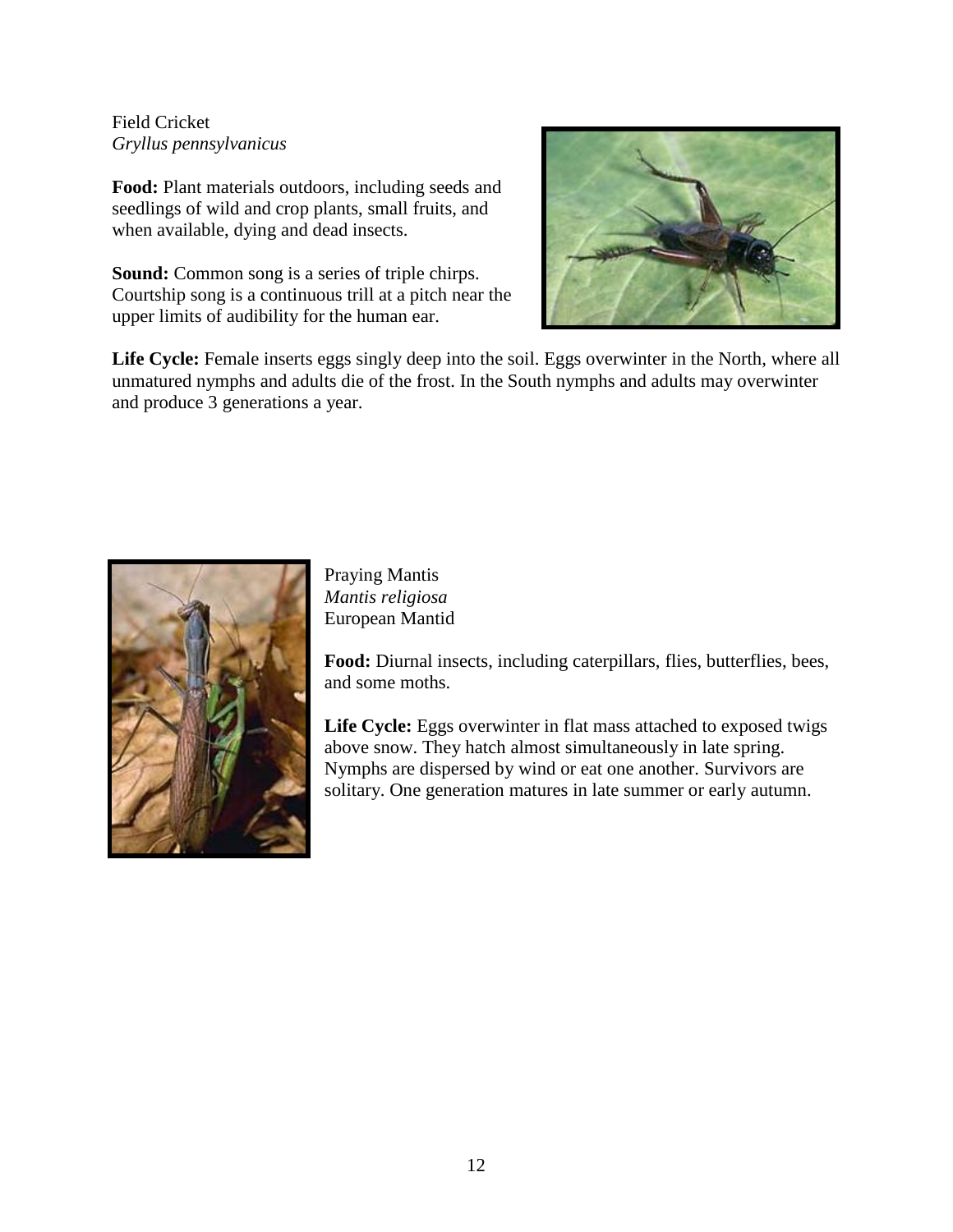### Monarch *Danaus plexippus*

**Discussion** One of the best known butterflies, the Monarch is the only butterfly that annually migrates both north and south as birds do, on a regular basis. But no single individual makes the entire round-trip journey. In the fall, Monarchs in the North begin to congregate and to move southward. Midwestern and eastern Monarchs continue south all the way to the Sierra Madre of middle Mexico, where they spend the winter



among fir forests at high altitudes. Far western and Sierra Nevada Monarchs fly to the central and southern coast of California, where they cluster in groves of pine, cypress, and eucalyptus in Pacific Grove and elsewhere. Winter butterflies are sluggish and do not reproduce; they venture out to take nectar on warm days. In spring they head north, breed along the way, and their offspring return to the starting point. In recent years, the population of Monarch butterflies has dropped dramatically. Both Mexican and international efforts are underway to protect the millions of Monarchs that overwinter in Mexico. In California, nearly all of the roosting sites are threatened by development. In Illinois, the use of herbicides in and around agricultural fields has significantly reduced the populations of various species of milkweed used by the monarch caterpillar for food. Education and restoration efforts are underway to help landowners understand the importance of these plants in the Monarch's life cycle.

### Eastern Tiger Swallowtail *Papilio glaucus*



**Life Cycle:** Yellow-green, globular egg, 1/32" h x 3/64" w (0.8 x 1.2 mm), very large for a butterfly. Young caterpillar brown and white, resembling bird droppings; mature caterpillar, to 2" (51 mm), is green, swollen in front, with big, false, orange and black eyespots and band between 3rd and 4th segments. Mottled green or brown sticklike chrysalis, to 1 1/4" (32 mm), overwinters.

**Discussion**: This species is the most

widely distributed tiger swallowtail, and one of the most common and conspicuous butterflies of the East. Alaskan, Canadian, and northeastern butterflies are smaller and paler than those of the eastern states. Feeding in groups, adults take nectar from a wide range of flowers.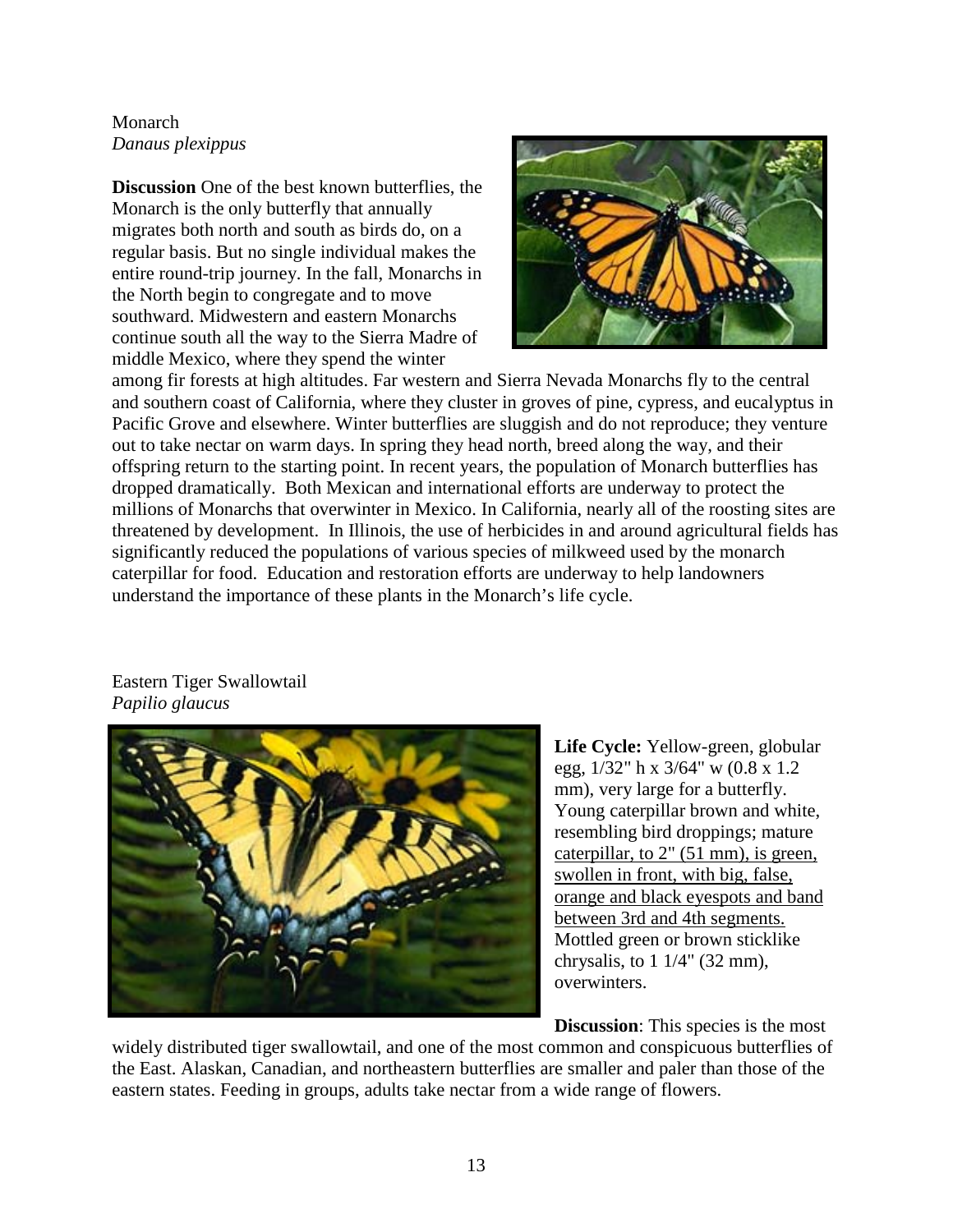## **Prairie Mammals**

Before Europeans settled in Illinois, animals such as bison and elk roamed the prairie, but shortly after 1800, these mammals disappeared from the state because they were over-hunted and their habitat was turned into farmland.

The mammals that live in or around Illinois prairies today are those that have successfully adapted to changes in their habitat. Some of them live in the remnants of what used to be large prairies. Others have adapted to open farmland settings.

The smallest prairie mammals such as the thirteen lined ground squirrel and the prairie vole are active mostly at night and spend most of the day in under-ground burrows, safely away from birds and other predators. Rabbits, badgers, coyote and white-tailed deer also live on prairies.

Bison and elk, the largest prairie mammals, are no longer naturally found in Illinois. The wolves, cougars and even grizzly bears that once preyed upon these large grazers have retreated to remote areas of western and northern North America.

Following are some examples of prairie mammals to read and learn about.

### **Thirteen Lined Ground Squirrel**

**Discussion:** Because ground squirrels spend most of their lives below ground, they build extensive burrows. Thirteen-lined ground squirrels make three types of burrows:

- *Hiding burrows* are short and there are lots of them.
- *Nesting burrows* are larger.
- *Hibernating burrows* are below the frost line (20- 40 inches deep) and contain a large nest and a plugged entrance.



The thirteen-lined ground squirrel is from 4  $1/2$  to 6  $1/2$  inches long, with a tail that is 2  $1/2$  to 5 inches long. The body is light to dark brown, with 13 stripes down its back. The stripes alternate between solid white and dark with white dots. This ground squirrel resembles the chipmunk in size, but the chipmunk has a broad white stripe bordered with black on each side of the body and face. The ground squirrels dig burrows without a mound of soil at the entrance. They spread the soil around and pat it down with their feet and the top of their head. Breeding takes place once a year about mid-April. The babies are born about 28 days later and emerge from the burrow a month after birth.

Thirteen-lined ground squirrels live in short grasslands and weedy areas. This squirrel needs to see over the top of the grass when it stands on its hind legs. Golf courses, cemeteries, parks, roadsides, and airport land are ideal because they are occasionally mowed. Their predators are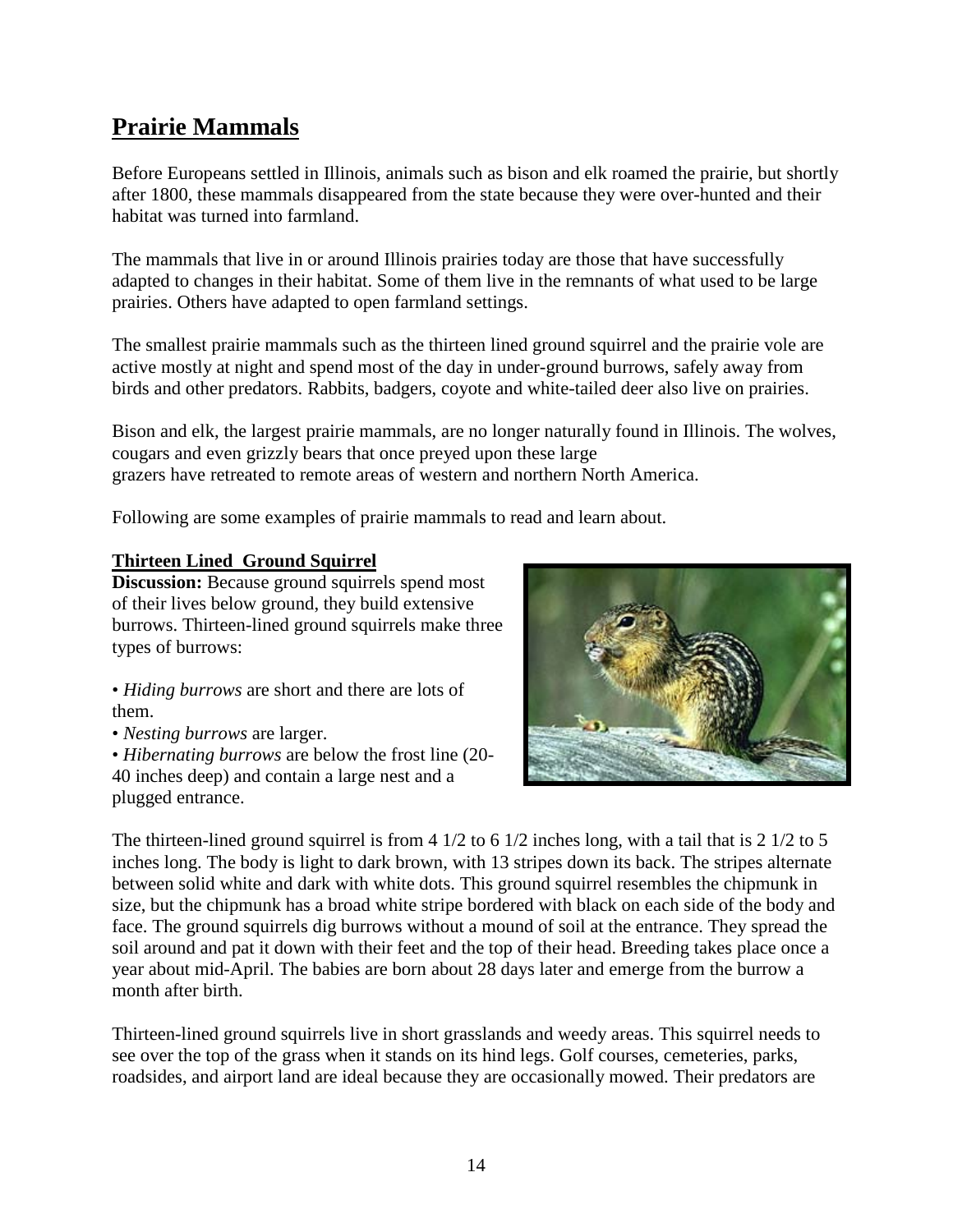hawks, weasels, badgers, dogs and cats. Thirteen-lined ground squirrels eat grasses, weeds, seeds, and crops. They also eat earthworms and insects such as grasshoppers, beetles, and ants.

### **Badger**

### **Discussion:**

A badger's feet and claws are very strong. They have been known to dig their way through blacktop and concrete. They are well adapted to prairie habitat because they can dig through soil



full of the tough roots of prairie plants.

Badger fur looks reddish-gray because each hair is white on the tip, black in the middle, and tan near the root. The fur is also tan with a white stripe from their nose down the middle of their back. The body is long, low, flat, and broad. The badger can make noises such as grunts, hisses, squeals, yaps, and purrs.

Badgers live in every part of Illinois except the

far southern tip. They live in open country, pastures, prairies, railroad rights-of-way, shoulders of highways, alfalfa fields, and brushy areas. Badgers mate in summer. One to five young are born the next spring. The young are almost bald and their eyes are closed for about one month. Badgers are nocturnal. They feed mostly on mammals that use burrows, such as thirteen-lined ground squirrels, woodchucks, plains pocket gophers, and voles.

### **Coyote**

### **Discussion:**

Coyotes found in Illinois weigh 40 to 50 pounds, which is larger than coyotes found in the western states. Their coat varies in color. They have a blackish stripe down the ridge of the back that continues to the tip of the tail, light gray-brown on the sides, and creamy gray or yellow underside. There is reddish fur behind the ears and on the snout. The coyote molts (sheds) its winter fur every summer. Coyotes make a yapping noise followed by a howl at certain times of the year.



Coyotes live in all parts of Illinois, but they avoid urban areas. They prefer brushy areas at the edges of woods. They also live in the wooded bluffs of the Mississippi River, the hills of southern Illinois, strip-mined lands, and prairies. They dig burrows or dens. Litters of four to nine young are born in April. The male brings food to the nursing female and pups. There are as estimated 20,000 to 30,000 coyotes in the Illinois.

Coyotes eat cottontail rabbits, pigs, poultry, mice raccoons, and occasionally deer.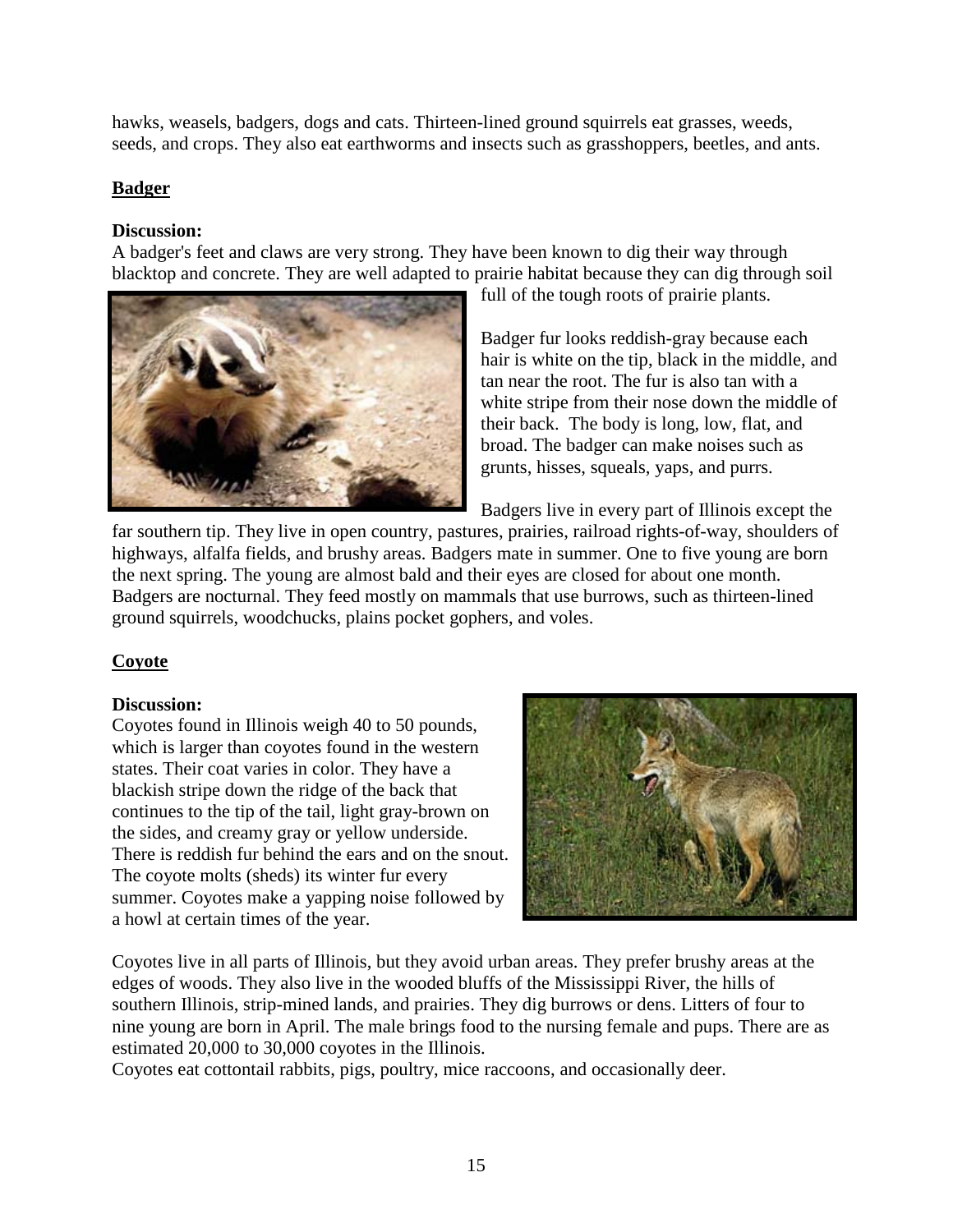### **Bison**

### **Discussion:**

Bison, known also as buffalo and Illinois cattle, were plentiful in the 1600s and 1700s. Some Native Americans hunted bison. French explorers wrote about them in their journals.

In 1763 and 1779, there were severe winters with snow over ten feet deep followed by spring flooding. It is thought that thousands of bison died from lack of food and from falling through the ice on lakes and rivers. After that there were fewer bison in Illinois; they disappeared by about 1810. There are no



longer any bison living in the "wild" in Illinois, however there are herds of domestic bison.

Bison are brown with a darker brown head, neck, and hump. They are covered with longer coarse hair that forms a beard on the chin and throat. Adult bison are 5 1/2 to 6 feet tall and 10 to 12 feet long from the nose to the tip of the tail. An adult male weighs from 1,600 to 2,000 pounds. A female weighs about 900 pounds. Calves are born in spring and take eight years to mature. Bison live in herds.

### **Prairie Vole**



### **Discussion:**

Prairie voles use postures to indicate behaviors toward enemies or competitors. They signal a threat by raising their forefeet, extending their head forward, and chattering their teeth. Other postures are the upright stand, the lunge, boxing, wrestling, the chase, and retreat.

Prairie voles live in all parts of Illinois in grassy fields that are not too damp. They prefer pastures, alfalfa fields, prairies, and weedy areas. Near towns they live on golf courses and vacant lots. They part the grass at the ground level to make 2-inch wide runways between the entrances to their burrows, or

from the burrows to their food source. They also use grass to line their underground nests.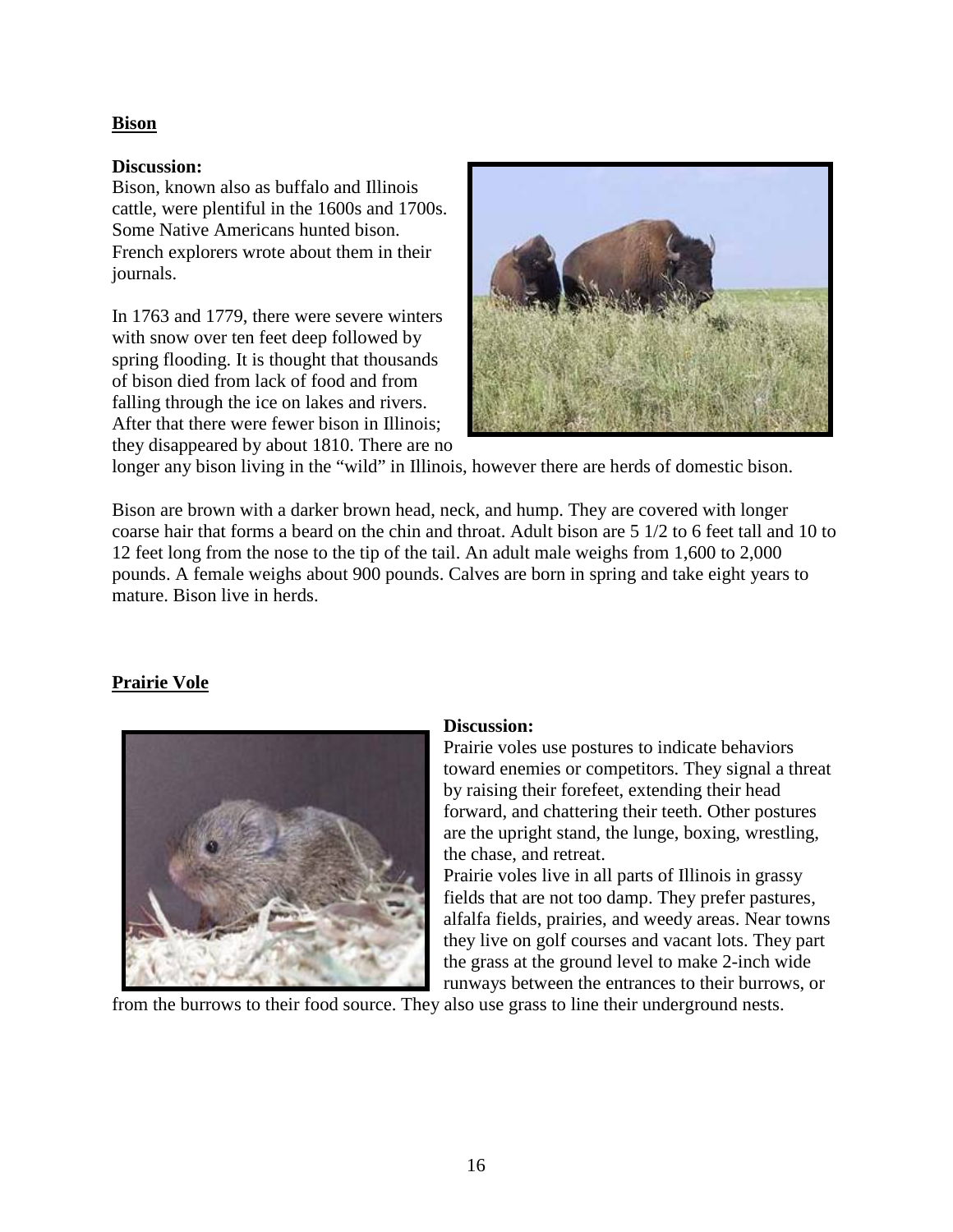#### **White Tailed Deer**

**Discussion:** Although primarily nocturnal, the White-tailed Deer may be active at any time. It often moves to feeding areas along established trails, then spreads out to feed. The animal usually beds down near dawn, seeking concealing cover. This species is a good swimmer. The winter coat of the northern deer has hollow hair shafts, which fill with air, making the coat so buoyant that it would be difficult for the animal to sink should it become exhausted while swimming. The White-tailed Deer is also a graceful runner, with top speeds to 36 mph,



although it flees to nearby cover rather than run great distances. This deer can make vertical leaps of 8 1/2 feet and horizontal leaps of 30 feet. This deer eats 5 to 9 pounds of food per day and drinks water from rain, snow, dew, or a water source. When nervous, the White-tailed Deer snorts through its nose and stamps its hooves, a telegraphic signal that alerts other nearby deer to danger. If alarmed, the deer raises, or "flags," its tail, exhibiting a large, bright flash of white; this communicates danger to other deer and helps a fawn follow its mother in flight. There are two types of social grouping: the family group of a doe and her young, which remain together for nearly a year (and sometimes longer), and the buck group. The family group usually disbands just before the next birth, though occasionally two sets of offspring are present for short periods. Bucks are more social than does for most of the year, forming buck groups of three to five individuals; the buck group, which constantly changes and disbands shortly before the fall rut, is structured as a dominance hierarchy. Threat displays include stares, lowered ears, and head-up and head-down postures. Attacks involve kicking and, less commonly, rearing and flailing with the forefeet. Bucks and does herd separately most of the year, but in winter they may gather together, or "yard up." As many as 150 deer may herd in a yard. Yarding keeps the trails open through the movement of large groups of animals, and provides protection from predators. The leadership of the yards is matriarchal. Deer may occupy the same home range year after year, and may defend bedding sites, but otherwise are not territorial. The White-tailed Deer is less polygamous than other deer, and a few bucks mate with only one doe. The extended rutting season begins at about the time the male is losing his velvet, which varies with latitude. At this time, bucks are still in buck groups, and sparring for dominance increases. (Sparring consists of two deer trying to push each other backward.) The buck group then breaks up, and several bucks begin following a doe at a distance of 150 feet or so. They follow the doe's scent; the largest buck stays closest to the female. A buck attempts to dominate other bucks and may mate with several does over the breeding season. He produces "buck rubs" and also "scrapes," revisiting them regularly during the rut; glandular secretions are left on the rubs. Does visit the scrapes and urinate in them; bucks then follow the trails of the does. A young doe bred for the first time usually produces one fawn, but thereafter has twins and occasionally triplets if food is abundant. The female remains near the fawns, returning to feed them only once or twice a day. Twin fawns are separated, which serves to protect them. Fawns stay with the mother into the fall or winter, sometimes for up to two years, but the doe generally drives off her young of the previous year shortly before giving birth. The Whitetail's first antlers are usually a single spike (the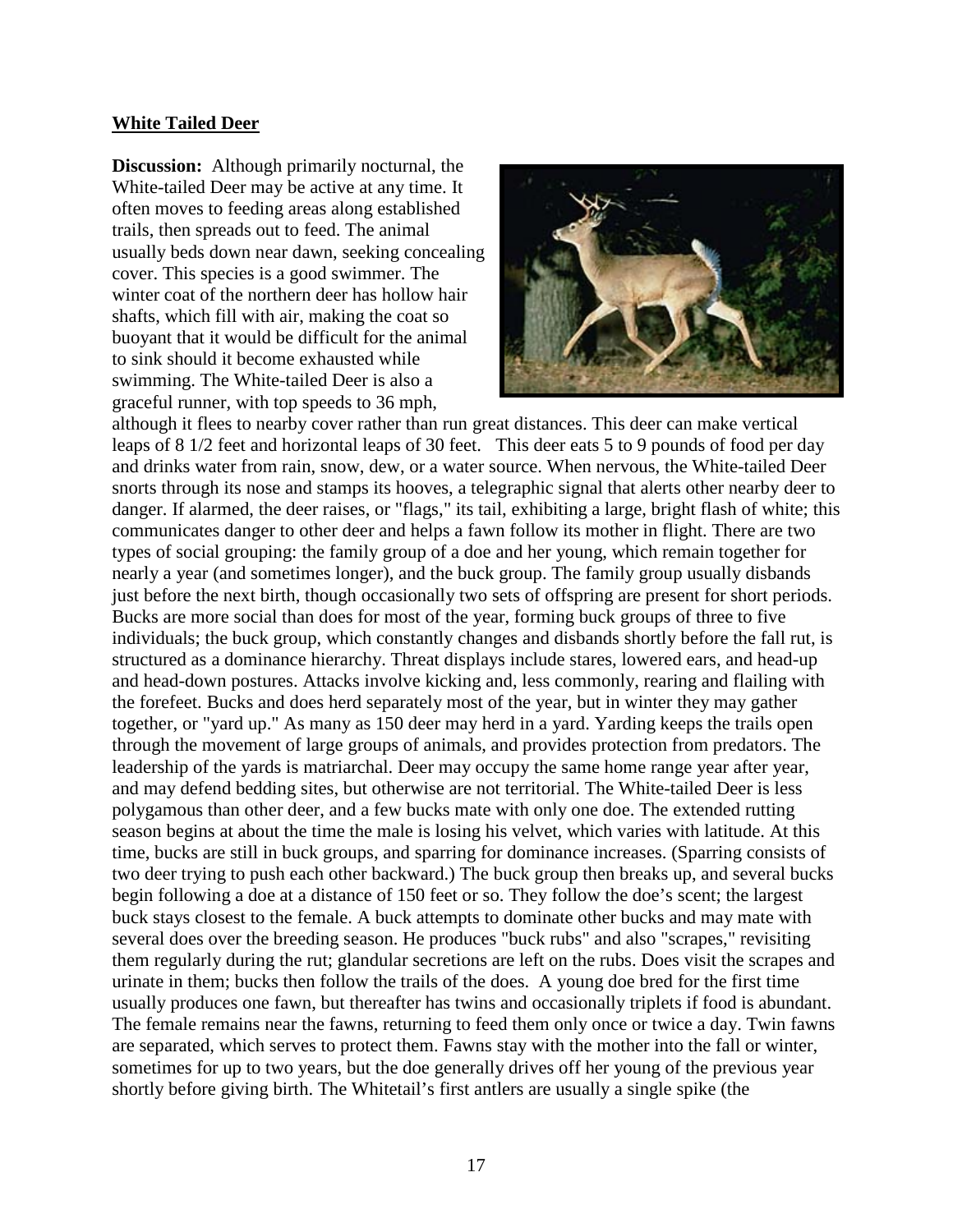"spikehorn"). A three-year-old would be expected to have eight points, but there can be more or less, as the number of tines is influenced greatly by nutritional factors. A Whitetail's age is determined not by the number of tines on its horns but by the wear on its teeth.

### **Eastern Cotton Tail Rabbit**

**Discussion:** The most common rabbit in much of the U.S., the Eastern Cottontail is primarily nocturnal, but is abroad near dawn and dusk and often on dark days. On midwinter nights, groups of cottontails have been seen frolicking on crusted snow. Cottontails usually hop, but they can leap 10 to 15 feet; sometimes they stand on their hind feet to view their surroundings. When pursued, they usually circle their territory and often jump sideways to break their scent trail. They dislike getting wet but will swim if pressed. In winter,



where brush is strong enough to hold a covering blanket of snow, they may make a network of runways beneath it. In cold weather, they often take shelter in Woodchuck burrows. This species feeds on many different plants, mainly herbaceous varieties in summer and woody varieties in winter. During the breeding season, males fight one another and perform dance-like courtship displays before the territorial females. These displays involve face-offs and much jumping, including females jumping over males. Individuals often jump straight up into the air, and pairs or small groups often engage in active chases. The young are born in a nest lined with plant material and fur from the mother's breast. The nest cavity, in a hollow in the ground, is about 7 inches deep and 5 inches wide. The top of the nest is capped over with vegetation; nests in lawns are often exposed when lawn mowers take the tops off. The young are nursed at dawn and dusk. Within hours after giving birth the female mates again. If no young were lost, a single pair, together with their offspring, could produce 350,000 rabbits in five years. However, this rabbit's death rate vies with its birth rate; few individuals live longer than one year.

### **Common Grey Fox**



**Discussion:** Although active primarily at twilight and at night, the Common Gray Fox is sometimes seen foraging by day in brush, thick foliage, or timber. The only American Canid with true climbing ability, it occasionally forages in trees and often takes refuge in them, especially in leaning or thickly branched ones. The Common Grey Fox feeds heavily on cottontail rabbits, mice, voles, other small mammals, birds, insects, and much plant material, including corn, apples, persimmons, nuts, cherries, grapes, pokeweed fruit, grass, and

blackberries. Grasshoppers and crickets are often a very important part of the diet in late summer and autumn. Favored den sites include woodlands and spaces among boulders on the slopes of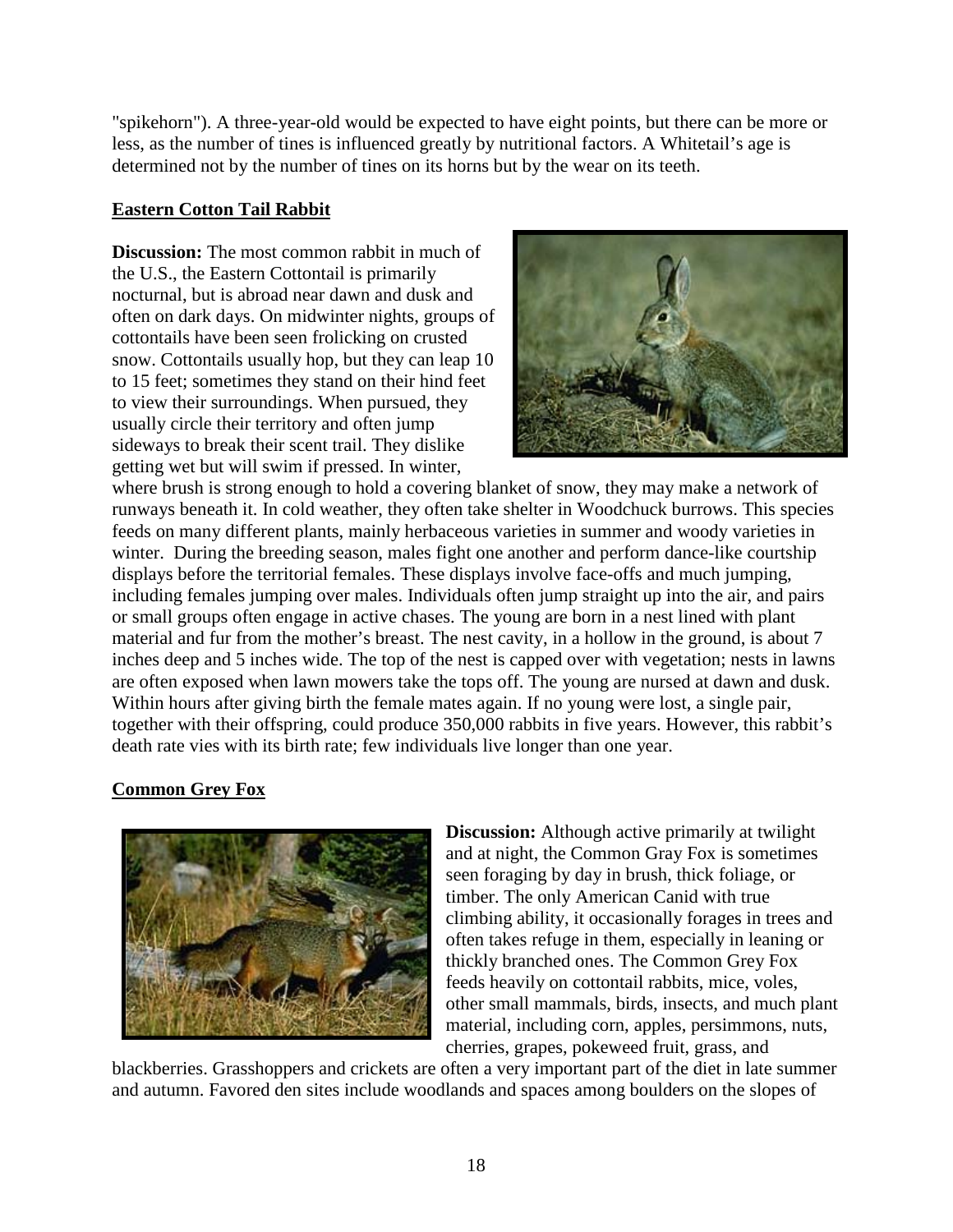rocky ridges. This fox digs if necessary, and it sometimes enlarges a Woodchuck burrow, but it prefers to den in clefts, small caves, rock piles, hollow logs, and hollow trees, especially oaks. Occupied in the mating season, dens are seldom used the rest of the year. The male Common Gray Fox helps tend the young, but does not den with them. The young are weaned at three months and hunt for themselves at four months, when they weigh about 7 pounds. This fox growls, barks, or yaps, but is less vocal than the Red Fox. Other than humans, who shoot, trap, and run over Common Gray Foxes, this species has few enemies. Those include the Bobcat, where abundant, and domestic dogs. Rabies and distemper are important diseases that also kill the fox.

### **Black Tailed Prairie Dog**



**Discussion:** During the hot summers in most of its range, the usually diurnal Black-tailed Prairie Dog is most active aboveground mornings and evenings, often sleeping in its burrow to escape midday heat. In cool, overcast weather it may be active all day, but it retreats to its burrow to wait out storms. While it does not hibernate, during periods of severe cold or snowstorms this species undergoes a mild torpor and keeps to its burrow for a few days. About 98 percent of the Blacktailed Prairie Dog's diet consists of green plants, including various kinds of grasses, such as grama

grass, bluegrass, brome grass, and, in Texas, burro grass and purple needle grass. It occasionally eats a few insects, especially grasshoppers, and may rarely eat meat. It habitually consumes all the green vegetation around its burrow, not only because it is convenient, but also to clear away protective cover that might shield predators. In the fall, prairie dogs put on a layer of fat that helps them through winter months when food is scarce.

Among the most gregarious of mammals, the Black-tailed Prairie Dog lives in "towns," which may contain as many as several thousand individuals, covering 100 acres or more. The town is divided into territorial neighborhoods, or "wards," which in turn are composed of several "coteries," or family groups of one male, one to four females, and their young of up to two years of age. Sociable animals, Black-tailed Prairie Dogs approach each other, touch noses, and turn their heads sideways to touch incisors; this "kissing" is not a part of courtship but a gesture of recognition and identification among ward members. The animals also groom one another and cooperate in the building of burrows. The burrows have conical entrance and exit mounds, which prevent flooding and serve as vantage points at which prairie dogs often sit on their haunches to survey their surroundings and scan for danger. The mounds are of different heights to facilitate airflow through the burrow. About 3 to 5 feet below the entrance a short, lateral tunnel serves as a listening post and turn-around point, and at the bottom of the entrance shaft, which is up to 14 feet deep, a long, horizontal tunnel features several nesting chambers lined with dry grass, and an excrement chamber. A prairie dog covers its scat with dirt, and as one excrement chamber is filled up, a new one is excavated. The Black-tailed Prairie Dog rarely wanders far from the safety of its burrow. Prairie dogs mate in late winter or early spring. The young, born deaf, blind, and